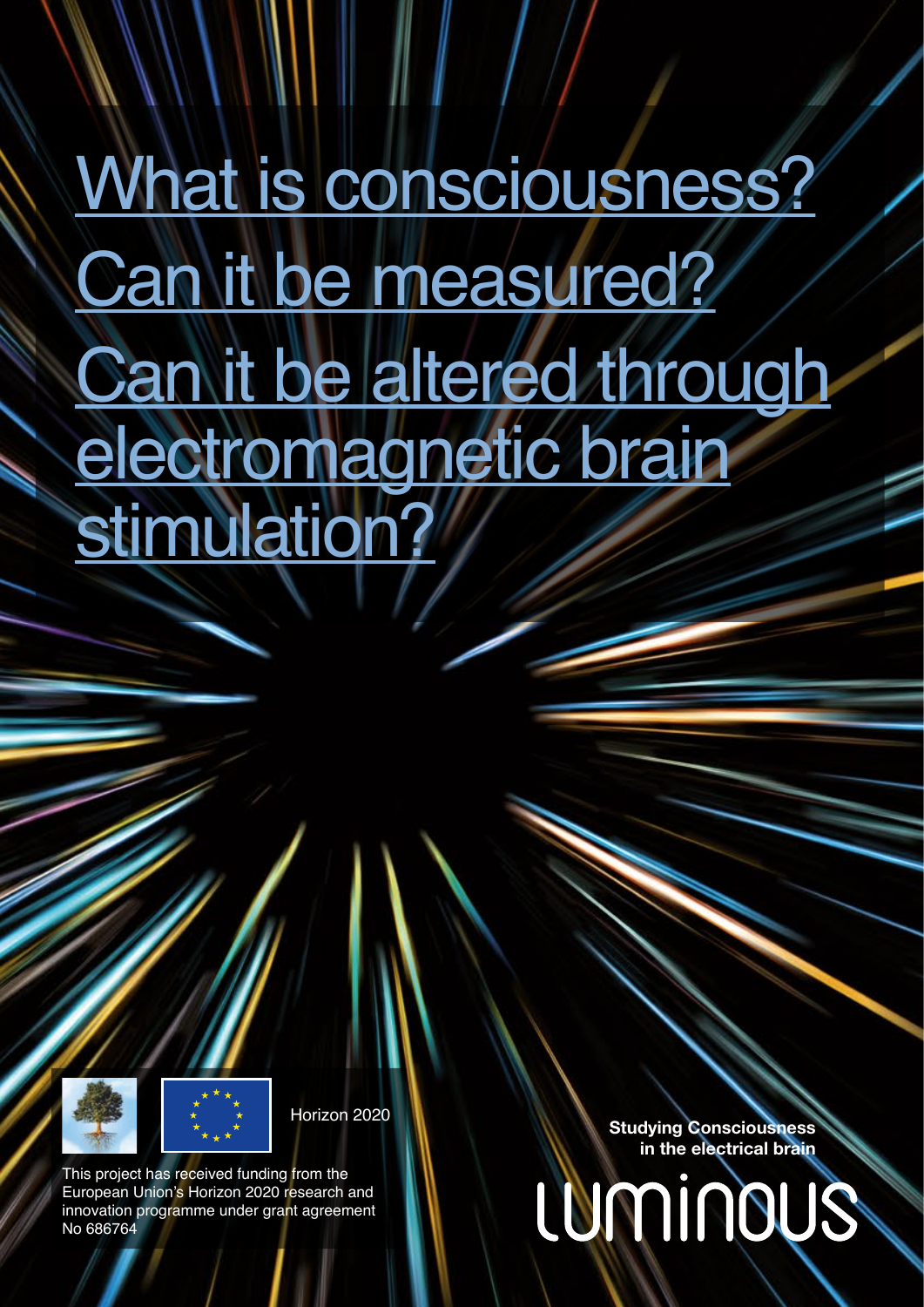# Studying, Measuring and Altering Consciousness in the Electrical Brain

Studying, modelling, quantifying, and altering observable aspects of consciousness.

What is consciousness? Can it be measured? While humankind has struggled with these questions for millennia, our project focuses on more modest but nonetheless ambitious and related goals, inspired by recent developments in neuroscience and the potential role of fundamental concepts

Our vision

complexity.

someday be electromagnetically measured and altered through Non-Invasive Brain Stimulation. The associated insights will prove crucial to the development of cognitive sciences.

Luminous project / Starlab http://www.luminous-project.eu/ Twitter: @LuminousEU

### such as information integration and algorithmic The project explores

is that consciousness will

# the prospects for clinical translation of these technologies, and its ethical implications. We

expect that this paradigm-shifting work will have profound social and clinical impact and provide key discoveries in fundamental neuroscience and artificial intelligence research.

### measuring consciousness

Inspired by a consciousness measuring technique based on magnetic pulses to stimulate the brain and measure the resulting brain complexity, we aim to create non-invasive technologies integrating brain monitoring and non-invasive brain stimulation with advanced analysis techniques including artificial intelligence.



## consciousness study

Supported by computational neuroscience models, machine learning, and human studies in different states such as healthy perception, sleep, anaesthesia, locked-in syndrome, coma, and in utero, we aim to disentangle the essential aspects of consciousness.







**Consciousness** in utero is measured using fMEG, a non-invasive biomagnetic imaging technique applied outside the maternal abdomen to determine neural activity of the foetus.



Consciousness in coma, sleep, and anaesthesia is measured through EEG, a technique whereby electrical brain activity can be non-invasively recorded.